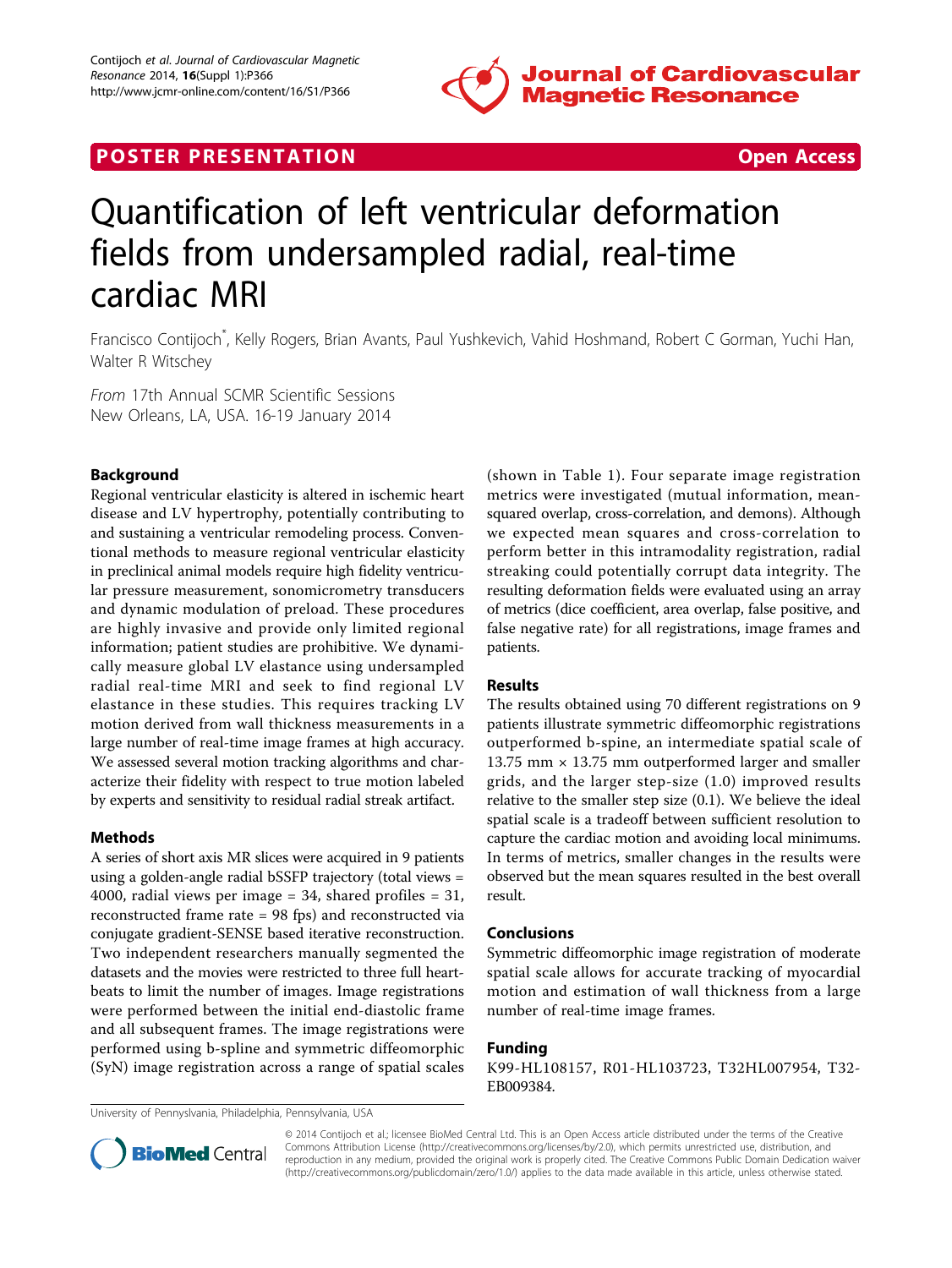#### <span id="page-1-0"></span>Table 1

| <b>Transformation:</b> |                                                                    |            | Metric:                           |
|------------------------|--------------------------------------------------------------------|------------|-----------------------------------|
| Transform:             | Grid Size:                                                         | Step Size: |                                   |
| BSplineSyN or SyN      | $32 \times 32$<br>$(6.88$ mm $\times$ 6.88 mm)                     | 0.1        | Mutual Information                |
|                        |                                                                    | 1.0        | Mean Squres                       |
|                        |                                                                    | 1.8        | Cross Correlation (radius $= 8$ ) |
|                        | $16 \times 16$<br>$(13.75 \, \text{mm} \times 13.75 \, \text{mm})$ | 0.1        | Cross Correlation (radius $=$ 32) |
|                        |                                                                    | 1.0        | Demons                            |
|                        | $8 \times 8$<br>$(27.5 \, \text{mm} \times 27.5 \, \text{mm})$     | 0.1        |                                   |
|                        |                                                                    | 1.0        |                                   |